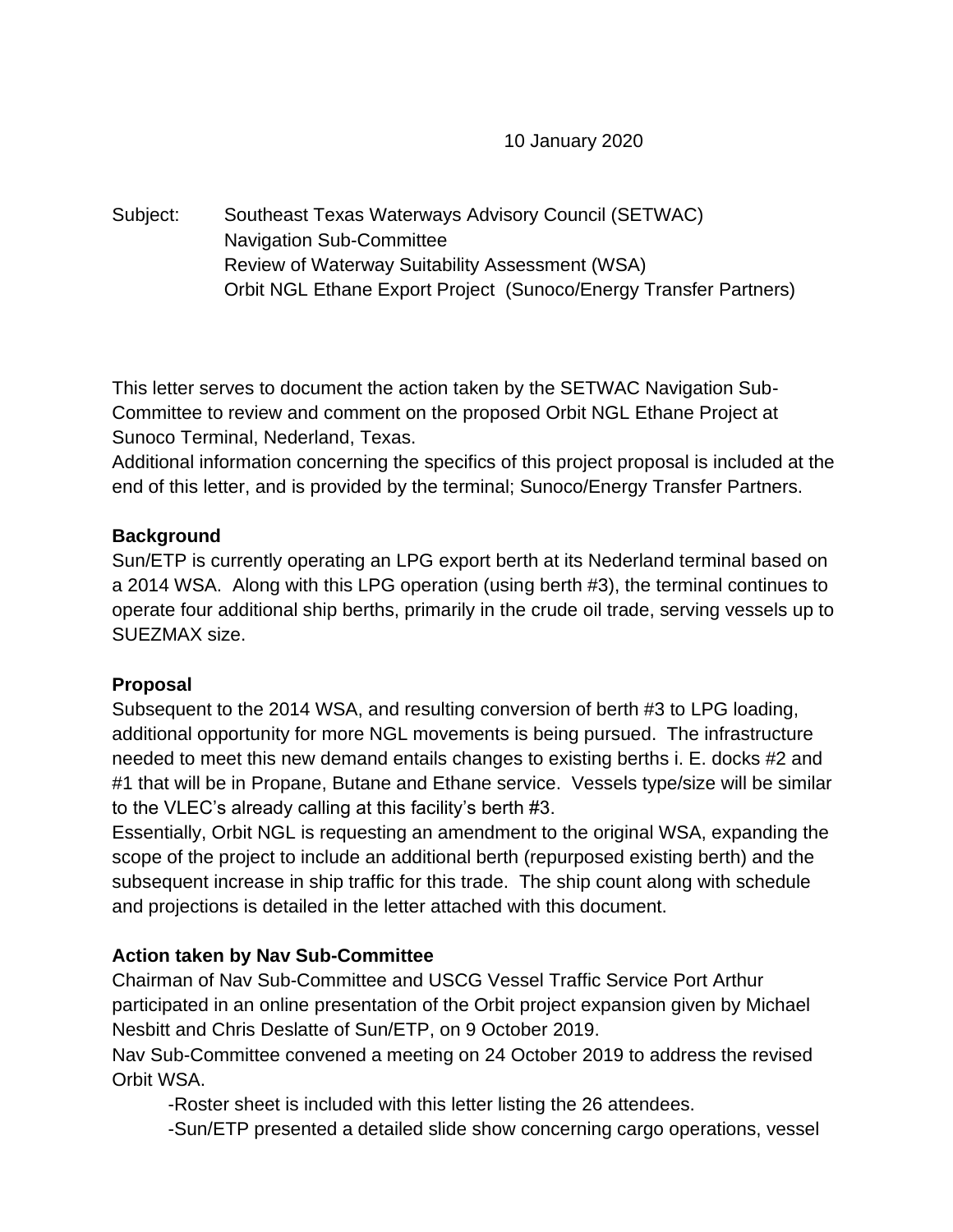mooring, and projected traffic.

 -Attendees were given the opportunity to ask questions, make comments and generally discuss any aspect of the proposal.

-The Chairman, also representing Sabine Pilots clarified the basic traffic flow that these vessels would be subject to, including compliance with the *Ship Operating Traffic Protocol* which details the accepted traffic management of piloted,

oceangoing vessels in the Sabine Neches Waterway, administered by Sabine Pilots through their Dispatching Office.

-Other topics of discussion included, tug usage, overall recent increase in ship traffic, daylight versus non-daylight transits, and water borne fire fighting capability.

-In the internim from 24 October, Committee attendees were given the chance to respond with any further comments or concerns. As of the date of this letter, no formal comments have been submitted to the Committee.

#### **Recommendations**

The Navigation Sub-Committee, having studied and considered the Orbit project expansion along with Sun/ETP's petition to update the WSA for this additional Ethane ship traffic along the Sabine Neches Waterway, wish to issue this letter in support of the project as presented. Pursuant to the advisory capacity of SETWAC, the Committee Chair will be seeking full SETWAC board approval of this endorsement at the 23 January 2020 meeting, with the following qualifying remarks.

-Given the rapid expansion of NGL facilities and traffic along the SNWW, all efforts should continue within the local maritime community to add purpose designed and built marine firefighting assets along with appropriately trained personnel. The Committee especially emphasizes the need for those companies and terminals operating oil and gas facilities (such as Sun/ETP) to promote and lead this important safety effort.

The Committee remains committed to safely growing our waterway and offers our membership as a resource for this project going forward should Sun/ETP wish to engage with us in the future.

Capt. Charles A. Tweedel Chairman SETWAC Navigation Sub-Committee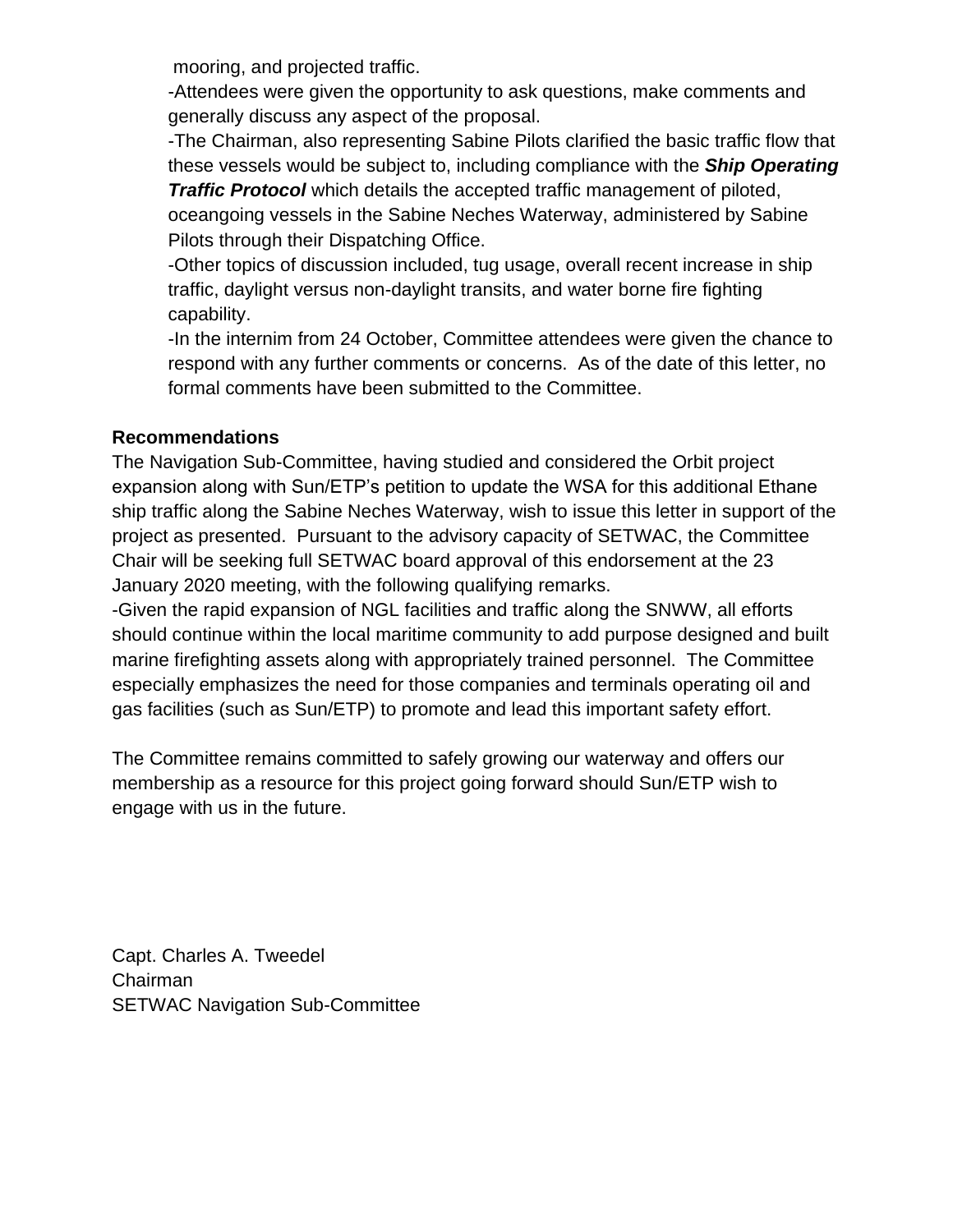#### **Waterway Suitability Assessment for Orbit NGL Ethane Export Project at Sunoco Partners Marketing & Terminals, Nederland, Texas**

Energy Transfer, L.P. (ET) and Satellite Petrochemical USA Corp. have formed a joint venture, Orbit Gulf Coast NGL Exports, LLC (Orbit NGL) to expand ET's LPG operations at Nederland, TX, to include export of ethane. The terminal currently exports propane and butane in addition to handling crude oil. ET now proposes to expand the LPG export operations and add ethane export operations starting in summer of 2010.

A Waterway Suitability Assessment (WSA) was performed for the LPG export operations in 2014. The WSA process included extensive outreach activities with Sabine Neches Waterway (SNWW) stakeholders including the Sabine Neches Navigation District (SNND), Sabine Neches Chiefs Association, local emergency management authorities, Sabine Pilots Association, and other waterway users through the Southeast Texas Waterway Advisory Committee. The WSA effort included a comprehensive risk assessment by Baker Engineering and Risk Consultants, Inc. that addressed concerns relative to movement of large volumes of LPG by ship, including navigation safety, security concerns, potential fire and explosion impacts, and potential business interruption impacts that could result from a major LPG vessel incident. The assessments showed that LPG vessels are neither exposed to nor present greater threats or risks than other vessels using the SNWW.

A new Addendum to the WSA has been prepared to address the changes engendered by the ethane project and other developments on the waterway since 2014.

The existing docks are designed to accommodate oil tankers up to the Suezmax class size. The LPG project entailed modification of crude oil loading Dock #3 to allow mooring and loading of Very Large Gas Carriers (VLGC) with capacities up to 83,000 m<sup>3</sup>. Dock #2, which currently handles only crude oil, will be modified to accommodate gas carriers Very Large Ethane Carriers (VLEC) with capacities up to 98,800  $m<sup>3</sup>$  in addition to crude oil.

The volume of traffic on the SNWW has increased substantially since 2014 and is expected to keep growing, primarily with LNG and crude oil exports. A vessel traffic study for the waterway completed in 2017 found that the capacity of the waterway will not be exceeded, but that Pilot and tug workforces will have to grow to keep pace.

Discussions with representatives of the SNND and the Sabine Pilots related found that they are planning and preparing for the expected growth and they are confident that their resources, and others such as the local tug fleet, will be able to grow meet the demands with respect to navigation safety and waterway security. The SNWW deepening project that was recently initiated will enhance navigation safety.

None of the new LPG and ethane operations will begin until mid-2020, and the new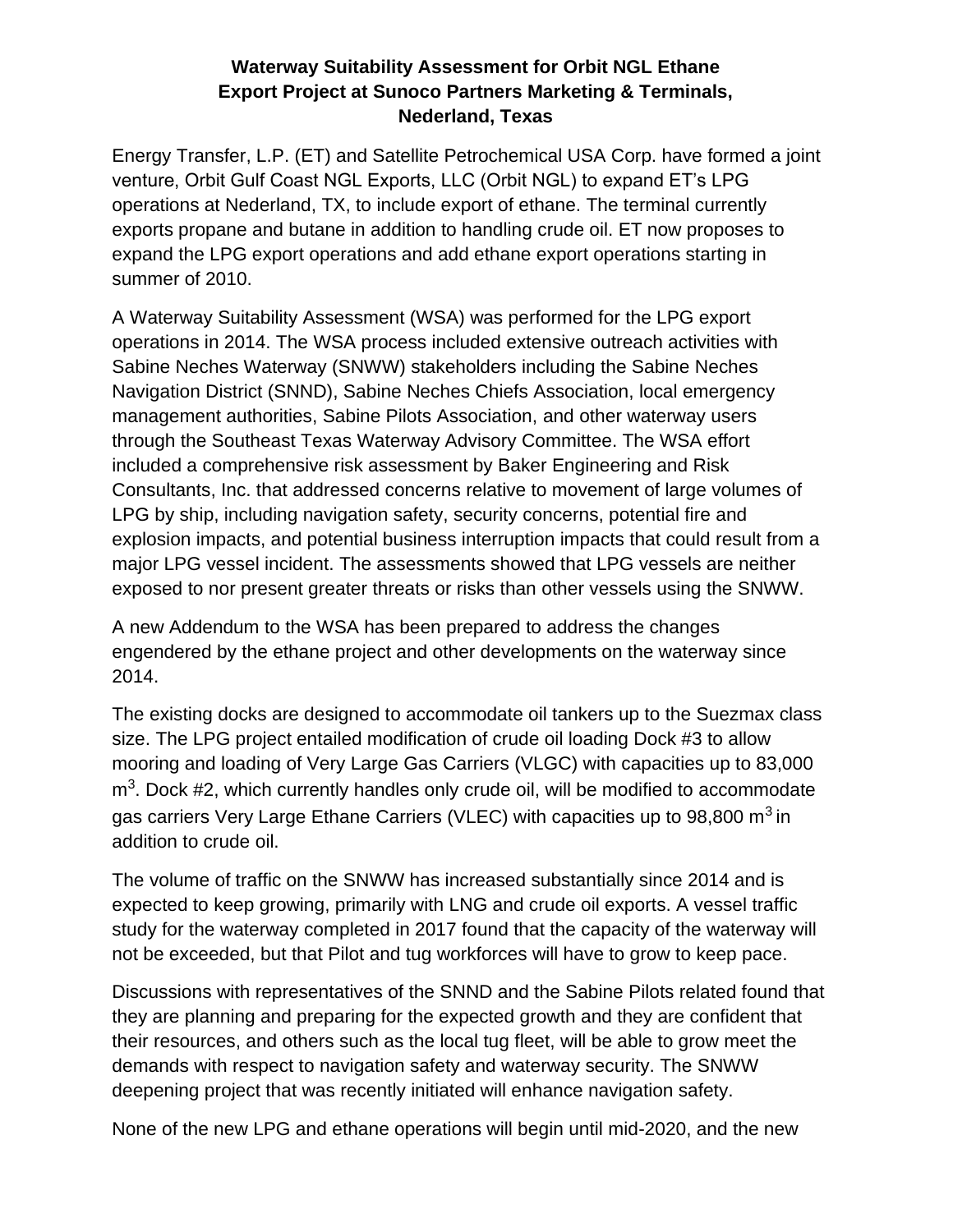traffic will take years to reach the forecasted levels, allowing sufficient time for resource planning. It also is quite possible that not all of the currently proposed projects will actually be constructed.

In any case, vessel traffic for the Orbit project will fall within predictions for the waterway. Current propane and butane shipments entail 10 LPG carrier calls per month; that will gradually increase to a total of 30 LPG loadings per month by late 2021. Propane and butane loadings forecast:

Currently 10 / month

July 2020 20 / month

October 2020 26 / month July 2021 30 / month

Initial VLEC traffic is projected to be 6 ships per month with a potential maximum of 10 ships per month. Ethane forecast:

Mid-2020 6 / month 2021 or later 10 / month

The physical risks associated with ethane are generally similar to those for LPG and LNG, with flammability being the principal hazard. The characteristics of ethane, including flash point and vapor density, generally fall into the same ranges as those of propane and LNG. Thus, the ethane operations would not introduce any new cargo risk factors for the waterway.

Other than vessel traffic, conditions on the SNWW have not changed significantly since the 2014 WSA. Data on population growth is limited; however, there is no indication that the population density of communities along the waterway has changed appreciably.

The only significant change to the waterway itself is that work associated with the Channel Improvement Project has been initiated. That entails deepening, with some widening primarily in turns. Enhanced navigation safety is one of the stated advantages of the CIP. For the most part, it will allow larger vessels to transit the waterway which will in turn allow for a greater volume of cargo to be moved without necessarily necessitating an increase in the number of vessels. The CIP has no direct bearing on the ET project.

The VLECs currently planned for the project will be fully refrigerated new-build vessels with principal dimensions of: length 230.0 m (754 ft), breadth 36.6 m (120 ft), and loaded draft 11.5 m (37.7 ft). They are smaller than ships already calling at the terminal. The ships will have multi-fuel engines capable of operating on ethane, low sulfur fuel oil, and marine diesel. They will not be limited to daylight operations but will require two pilots on most transits. As planned, each VLEC will have up to four main